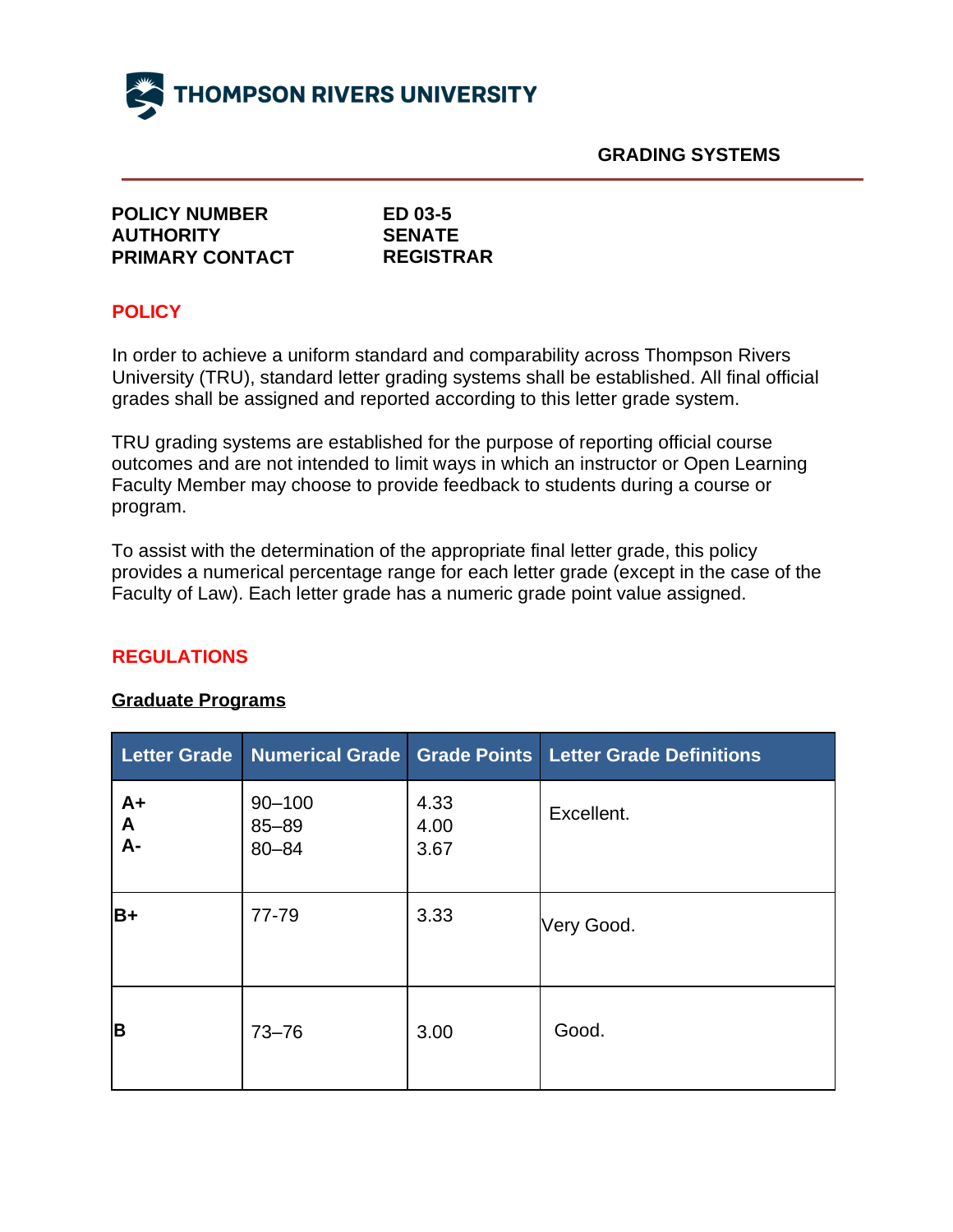| в-         | 70-72 | 2.67 | Marginal Pass - A passing grade<br>indicating marginal performance.<br>Student not likely to succeed in<br>subsequent courses in the subject.        |
|------------|-------|------|------------------------------------------------------------------------------------------------------------------------------------------------------|
|            | 0–69  | 0.00 | Unsatisfactory. Fail. Knowledge of<br>principles and facts is fragmentary.                                                                           |
| <b>DNC</b> |       | 0.00 | Did not complete the course; less than<br>50% of course work completed or<br>mandatory course component(s) not<br>completed. No official withdrawal. |

• Minimum pass for students in a graduate program: a student who receives a Bor lower in two or more courses will be required to withdraw regardless of their grade point average unless the program recommends otherwise. Individual programs may require a higher minimum passing grade.

### **Undergraduate Academic/Career/Developmental Programs**

| <b>Letter Grade</b> | <b>Numerical Grade</b>               | <b>Grade Points</b>  | <b>Letter Grade Definitions</b>                                                                                                                                 |
|---------------------|--------------------------------------|----------------------|-----------------------------------------------------------------------------------------------------------------------------------------------------------------|
| $A+$<br>A<br>А-     | $90 - 100$<br>$85 - 89$<br>$80 - 84$ | 4.33<br>4.00<br>3.67 | Excellent. Superior performance<br>showing comprehensive, in-depth<br>understanding of subject matter.<br>Demonstrates initiative and<br>fluency of expression. |
| B+<br>В<br>в-       | $77 - 79$<br>$73 - 76$<br>$70 - 72$  | 3.33<br>3.00<br>2.67 | Very good. Clearly above average<br>performance with knowledge of<br>principles and facts generally<br>complete and with no serious<br>deficiencies.            |
| $c_{+}$<br>Ċ.       | 65-69<br>$60 - 64$                   | 2.33<br>2.00         | Satisfactory. Basic understanding<br>with knowledge of principles and<br>facts at least adequate to<br>communicate intelligently in the<br>discipline.          |
| $C -$               | $55 - 59$                            | 1.67                 | Pass. Some understanding of<br>principles and facts but with definite<br>deficiencies.                                                                          |
| D                   | $50 - 54$                            | 1.00                 | Minimal pass. A passing grade<br>indicating marginal performance.<br>Student not likely to succeed in<br>subsequent courses in the subject.                     |
| F                   | $0 - 49$                             | 0.00                 | Unsatisfactory. Fail. Knowledge of<br>principles and facts is fragmentary.                                                                                      |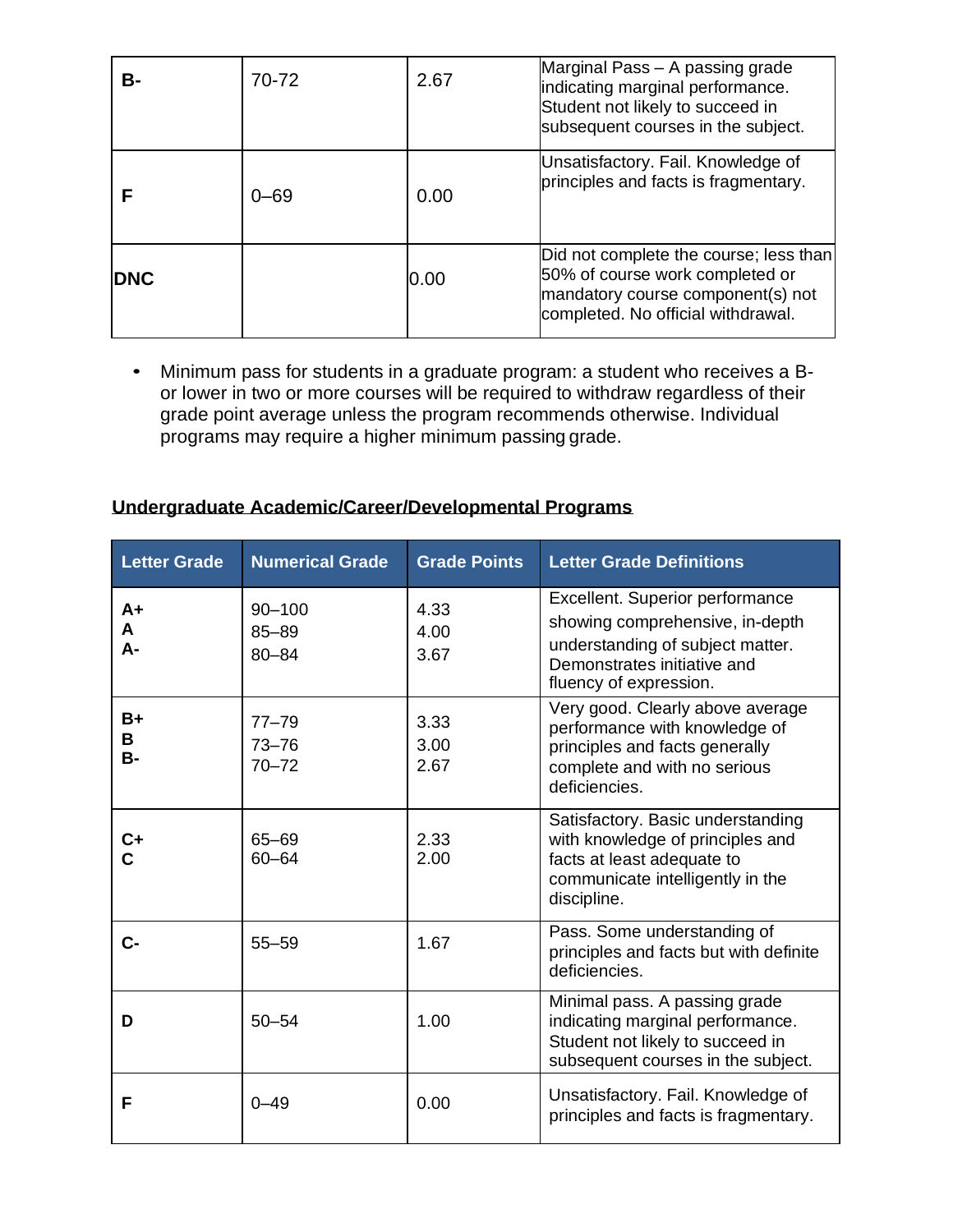| <b>DNC</b> |  | 0.00 | Did not complete the course; less<br>than 50% of course work completed<br>or mandatory course component(s)<br>not completed. No official withdrawal. |
|------------|--|------|------------------------------------------------------------------------------------------------------------------------------------------------------|
|------------|--|------|------------------------------------------------------------------------------------------------------------------------------------------------------|

## **Vocational Programs**

|                        | <b>Numerical Grade</b>           | <b>Grade Points</b>  | <b>Letter Grade Definitions</b>                                                                                                                                                                |
|------------------------|----------------------------------|----------------------|------------------------------------------------------------------------------------------------------------------------------------------------------------------------------------------------|
| A+<br>A<br>А-          | $98 - 100$<br>94-97<br>$90 - 93$ | 4.33<br>4.00<br>3.67 | <b>Excellent. Superior performance</b><br>showing comprehensive, in-depth<br>understanding of subject matter.<br>Demonstrates initiative and<br>fluency of expression.                         |
| $B+$<br>В<br><b>B-</b> | 86-89<br>$82 - 85$<br>$78 - 81$  | 3.33<br>3.00<br>2.67 | Very good. Clearly above average<br>performance with knowledge of<br>principles and facts generally<br>complete and with no serious<br>deficiencies.                                           |
| $\mathsf{c}_+$         | $74 - 77$<br>$70 - 73$           | 2.33<br>2.00         | Satisfactory pass. Basic<br>understanding with knowledge of<br>principles and facts at least<br>adequate to communicate<br>intelligently in the discipline, but<br>with definite deficiencies. |
| F                      | $0 - 69$                         | 0.00                 | Unsatisfactory. Fail. Knowledge of<br>principles and facts is fragmentary.                                                                                                                     |
| <b>DNC</b>             |                                  | 0.00                 | Did not complete the course; less<br>than 50% of course work completed<br>or mandatory course component(s)<br>not completed. No official<br>withdrawal.                                        |

## **Faculty of Law**

| <b>GRADE</b>  | <b>GRADE POINTS</b>  | <b>DEFINITION/COMMENT</b>                                                                    |
|---------------|----------------------|----------------------------------------------------------------------------------------------|
| $A+$          | 4.33                 | Outstanding. Exceptional performance.                                                        |
| A<br>А-       | 4.00<br>3.67         | Excellent. Superior performance<br>showing comprehensive understanding<br>of subject matter. |
| B+<br>в<br>В- | 3.33<br>3.00<br>2.67 | Good. Knowledge of subject matter<br>generally complete.                                     |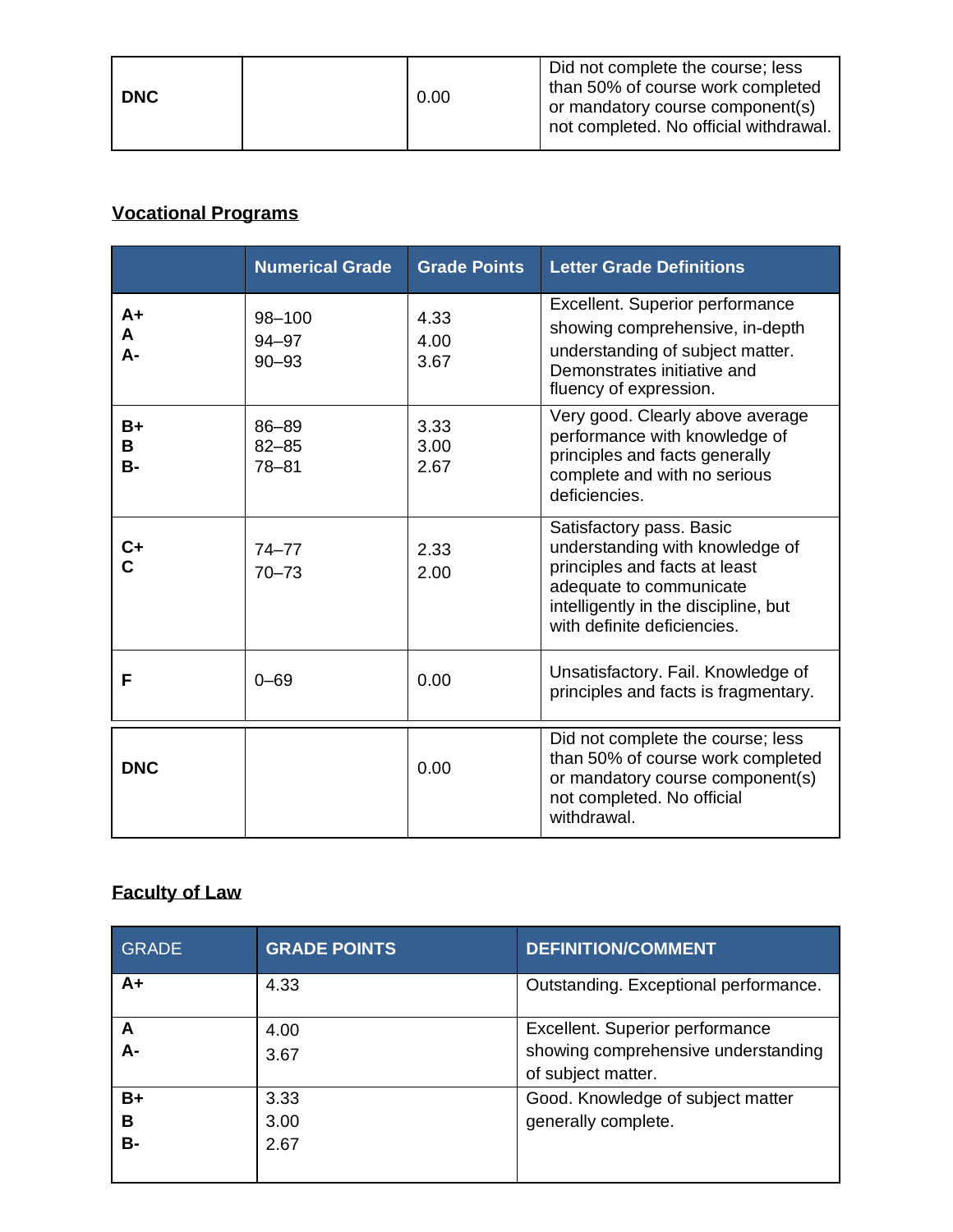| $C+$  | 2.33 | Satisfactory. Basic understanding of |
|-------|------|--------------------------------------|
| C     | 2.00 | the subject matter.                  |
| $C -$ | 1.67 |                                      |
|       |      |                                      |
| D+    | 1.33 | Marginal.                            |
|       | 1.00 |                                      |
|       | 0.00 | Fail. Unsatisfactory performance or  |
|       |      | failure to meet course requirements. |
|       |      |                                      |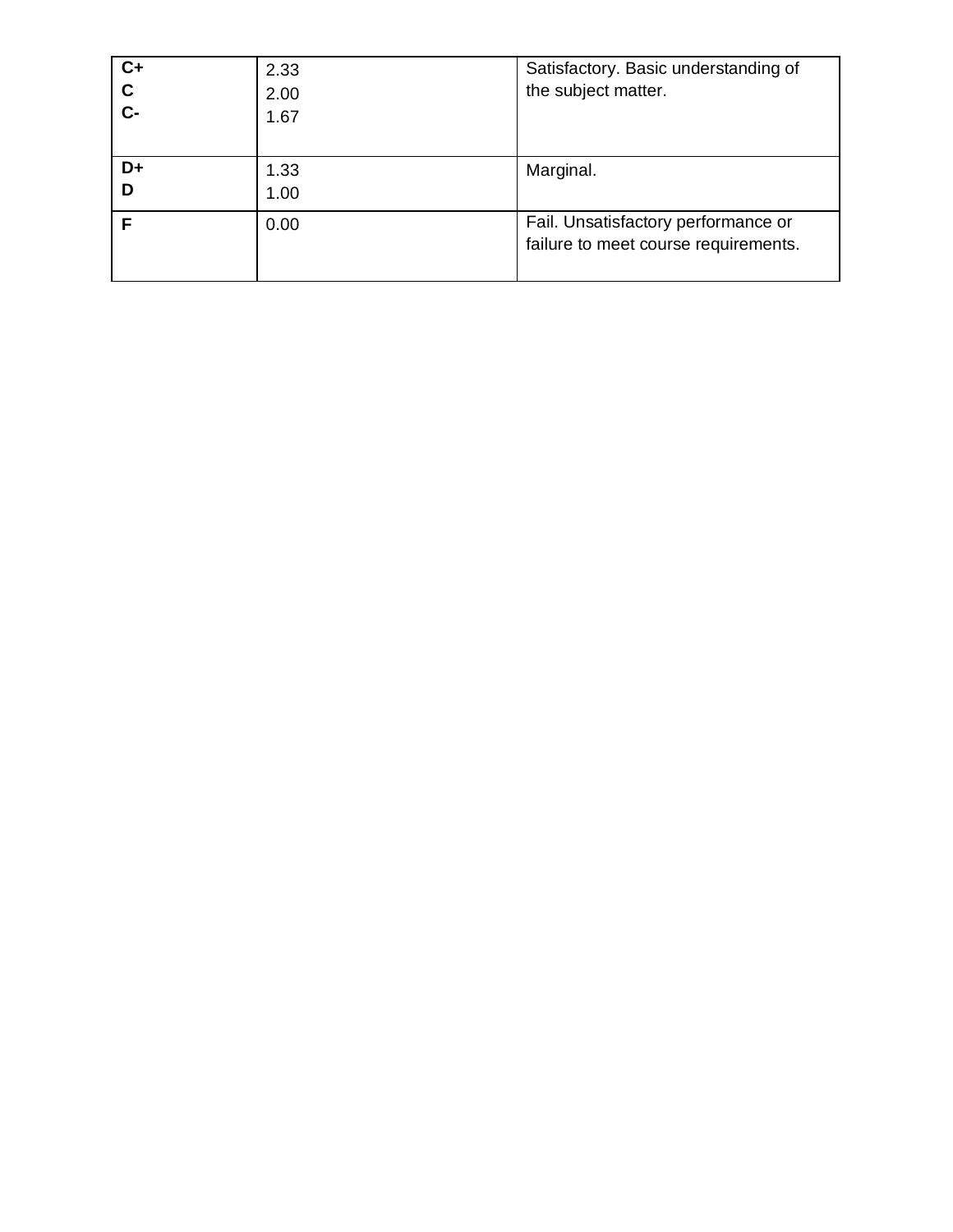# **Transcript Notations (all transcripts)**

| <b>TRANSCRIPT</b><br><b>NOTATION</b> | <b>TITLE</b>          | <b>DEFINITION/COMMENT</b>                                                                                                                                                                                                                                                                                                                           |
|--------------------------------------|-----------------------|-----------------------------------------------------------------------------------------------------------------------------------------------------------------------------------------------------------------------------------------------------------------------------------------------------------------------------------------------------|
| <b>AEG</b>                           | Aegrotat              | A pass standing based on satisfactory<br>term marks, but student has been<br>unable to complete all course<br>requirements due to disabling illness or<br>other circumstances. This standing is<br>awarded only if the course instructor<br>and the Dean agree that the student<br>has demonstrated the capacity to be<br>successful in the course. |
| <b>AUD</b>                           | Audit                 | No credits granted.                                                                                                                                                                                                                                                                                                                                 |
| <b>CIP</b>                           | Course in Progress    | Indicates regularly scheduled one-<br>semester course is still being<br>completed with final grade to follow.                                                                                                                                                                                                                                       |
| <b>COM</b>                           | Complete              | Assigned when competency-<br>based work components,<br>practica/work placements, or<br>pass/fail courses are completed.                                                                                                                                                                                                                             |
| <b>CR</b>                            | <b>Credit Granted</b> | Subject to the fourth paragraph of this<br>Policy, credit awarded for assessment<br>of learning in some Faculty of Law<br>courses. Excluded from the GPA<br>calculation.                                                                                                                                                                            |
| <b>CTN</b>                           | Continuing            | Multiple semester course; course<br>continues into the next semester(s).                                                                                                                                                                                                                                                                            |